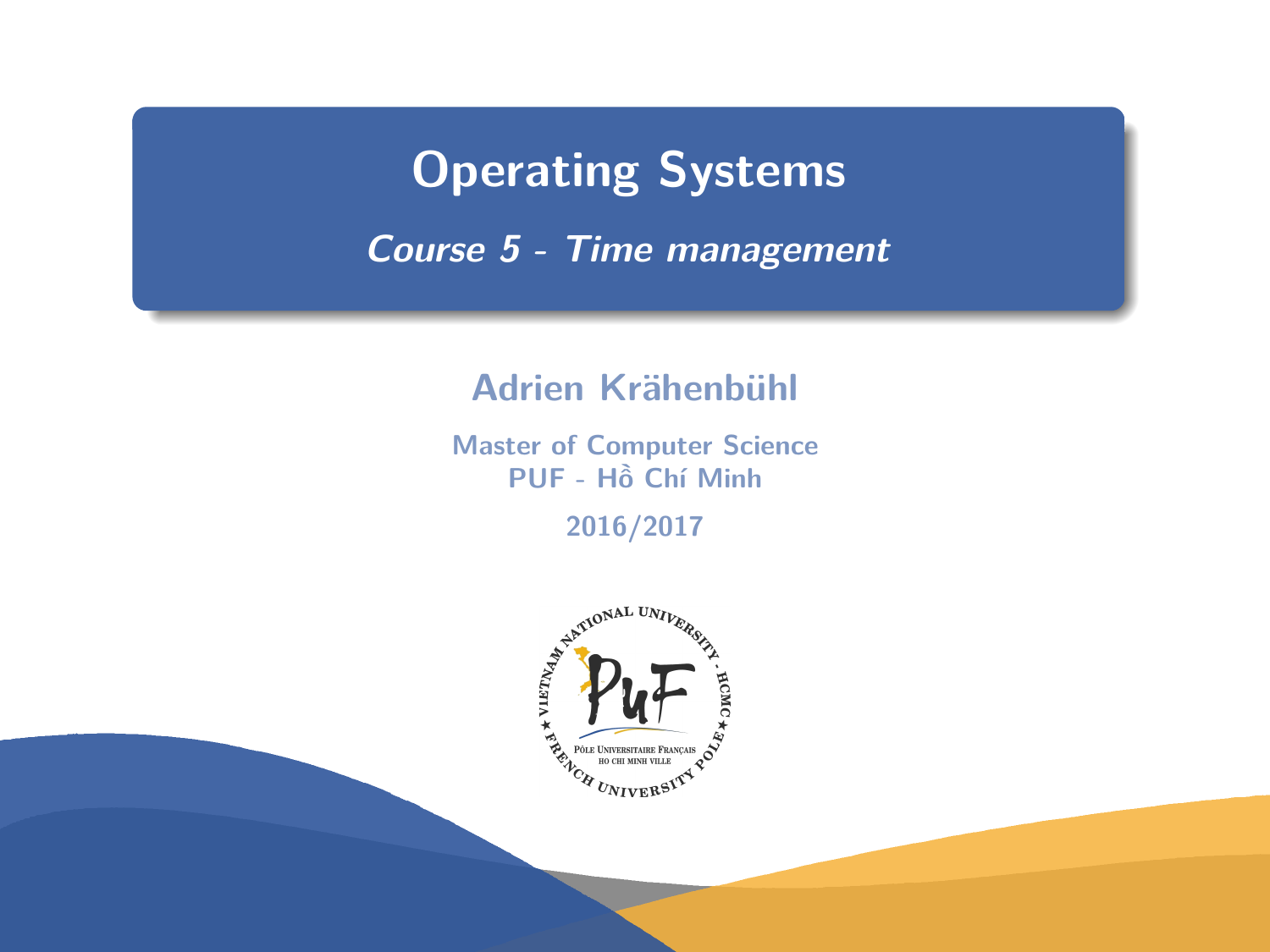### **Interest**

Time notion critical for the global system execution

 $\sqrt{\ }$  System is event-driven and time-driven at a time Require to know when execute the tasks

- $\sqrt{\ }$  Regular tasks
	- $\blacktriangleright$  Preempt and balance the scheduling queues
	- $\blacktriangleright$  refresh screen
- X Differed tasks
	- $\triangleright$  Disk I/Os

Provide indications to the user

- $\sqrt{}$  Current date
- $\sqrt{\phantom{a}}$  Dates of modification/access to files
- $\sqrt{\phantom{a}}$  Functions with timeout
- $\sqrt{\phantom{a}}$  Alarms
- $\sqrt{\ }$  Usage statistics
	- $\triangleright$  Also useful for scheduling algorithms
- $\sqrt{\ }$  Event logs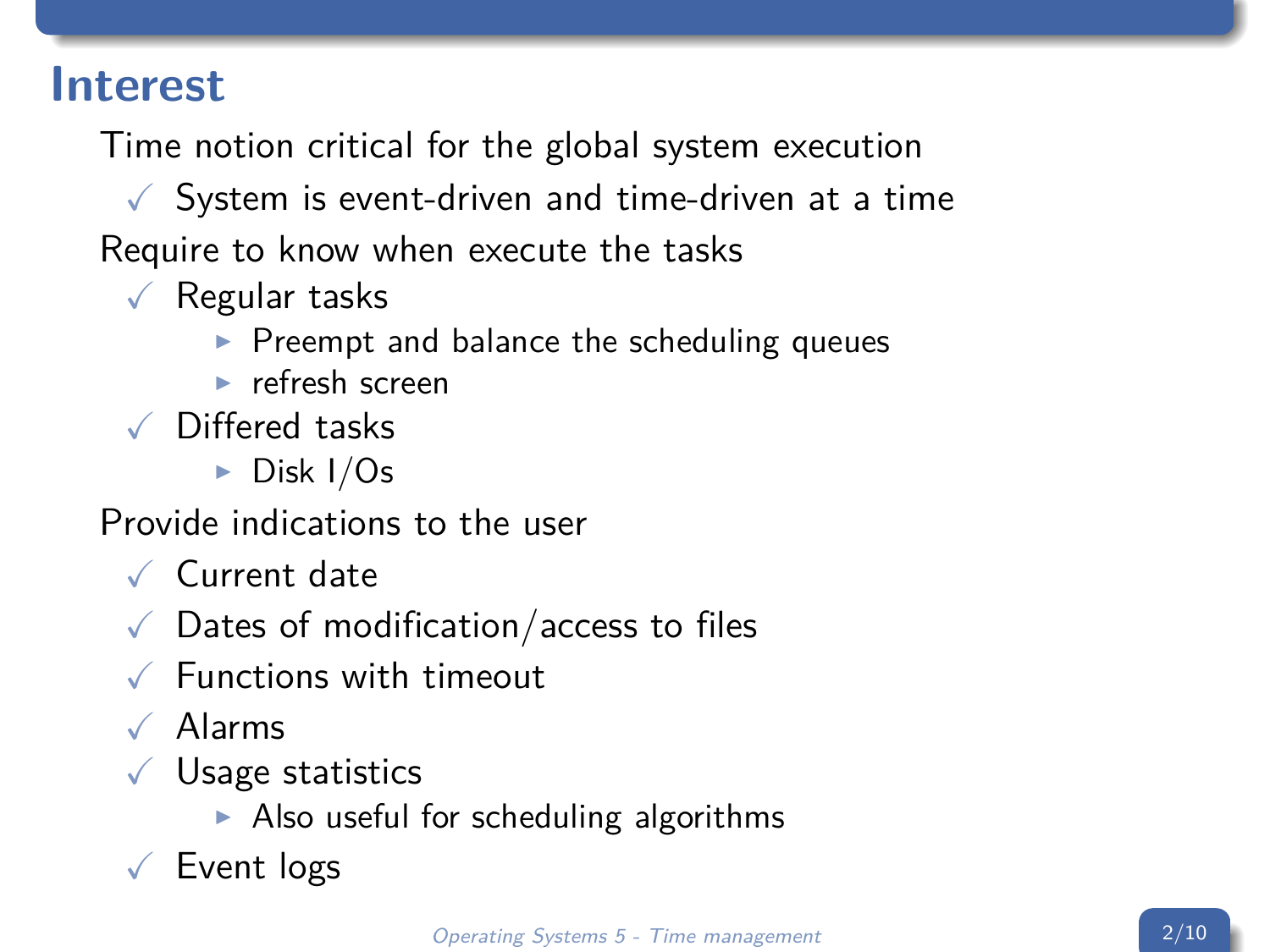# **How to know the time?**

Using the clock tics:

- $\sqrt{ }$  Programmable Interval Timer (PIT)
- $\sqrt{\phantom{a}}$  The linux "jiffies"
- $\sqrt{\phantom{a}}$  Light and regular but coarse
	- ▶ 250Hz with recent Linux  $2.6/x86$
	- $\blacktriangleright$  4ms of absolute precision
	- $\triangleright$  Duration of interrupt handling
- $\sqrt{\ }$  Increase the frequency to increase the precision?
	- $\blacktriangleright$  Prohibitive cost of interruptions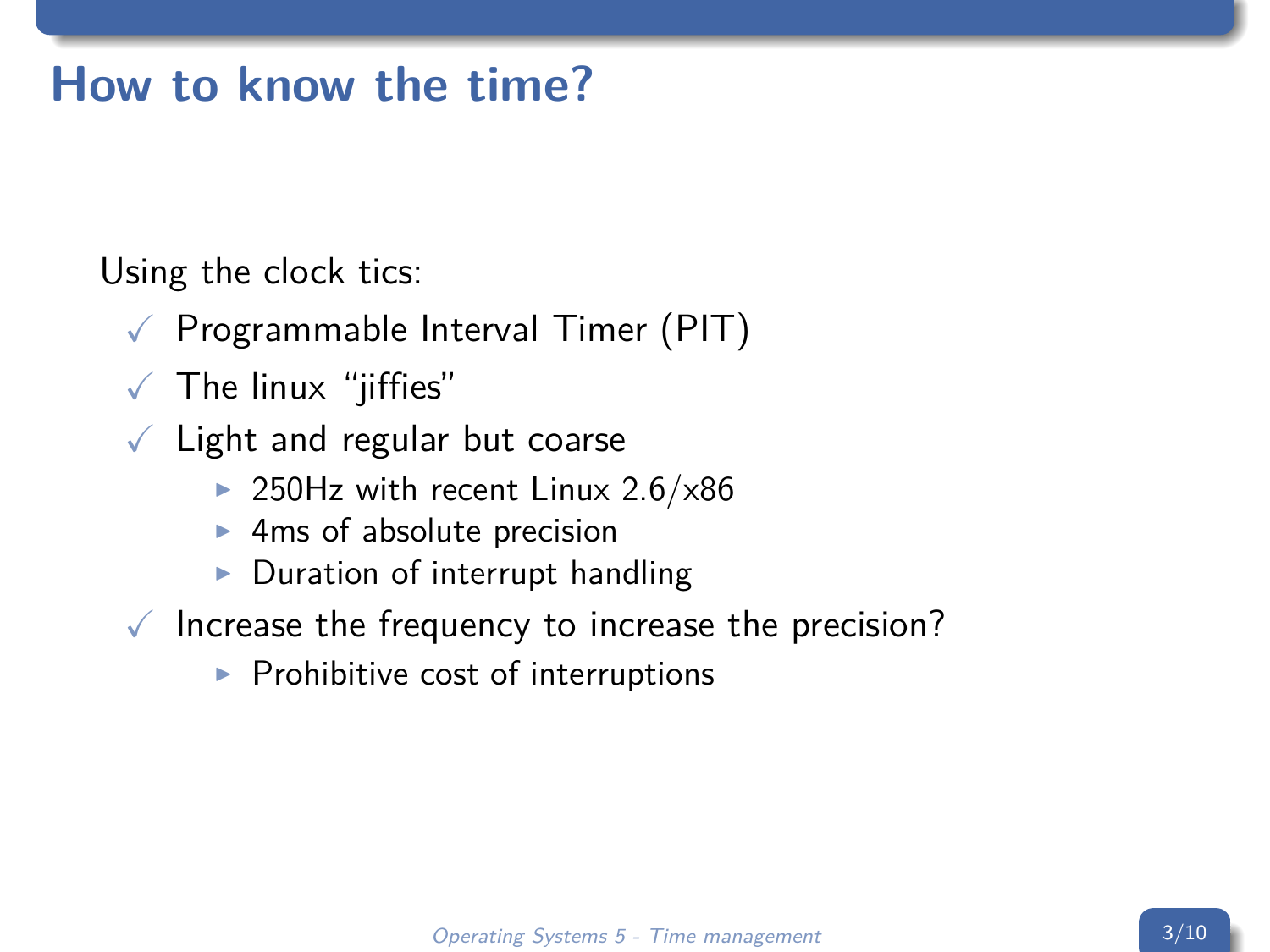# **How to know the time... more precisely?**

#### $\sqrt{\phantom{a}}$  Count the cycles

- $\blacktriangleright$  In the majority of modern processors
- $\blacktriangleright$  Instruction rdtsc in x86
- $\triangleright$  Very accurate in the short term, not expensive
- $\sqrt{ }$  Hard to connect to actual time
	- $\blacktriangleright$  Frequency changing
	- $\triangleright$  De-synchronization between processors (or between cores of a same processor)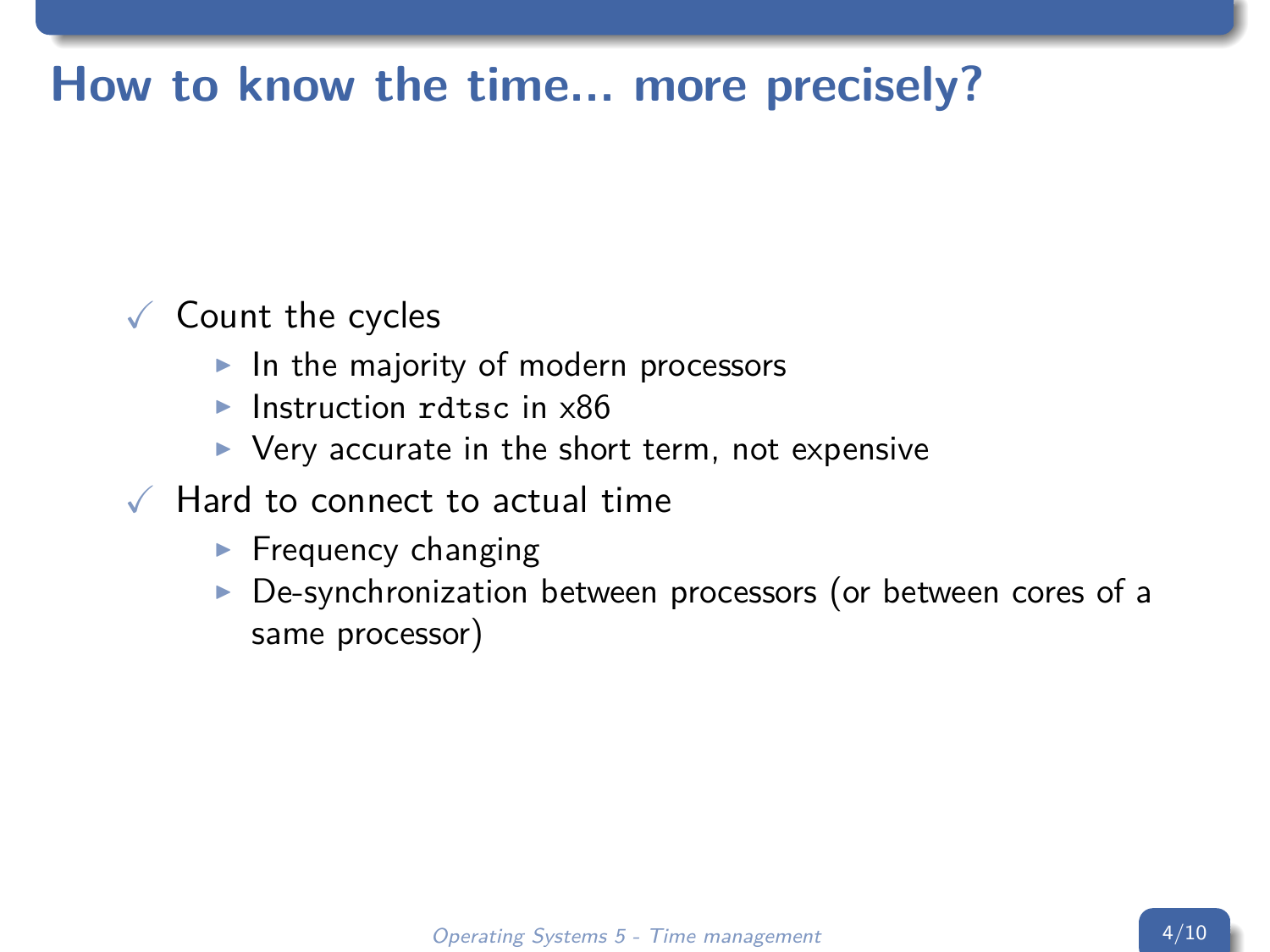# **How to know the absolute time?**

- $\sqrt{ }$  Ticks and TSC = relative time
- $\sqrt{\phantom{a}}$  Absolute time given by the clock
	- $\triangleright$  RTC = Real Time Clock
	- $\triangleright$  Works even if the computer is turned off (as long as the motherboard battery is alive)
	- $\blacktriangleright$  High granularity
	- Expensive to program and consult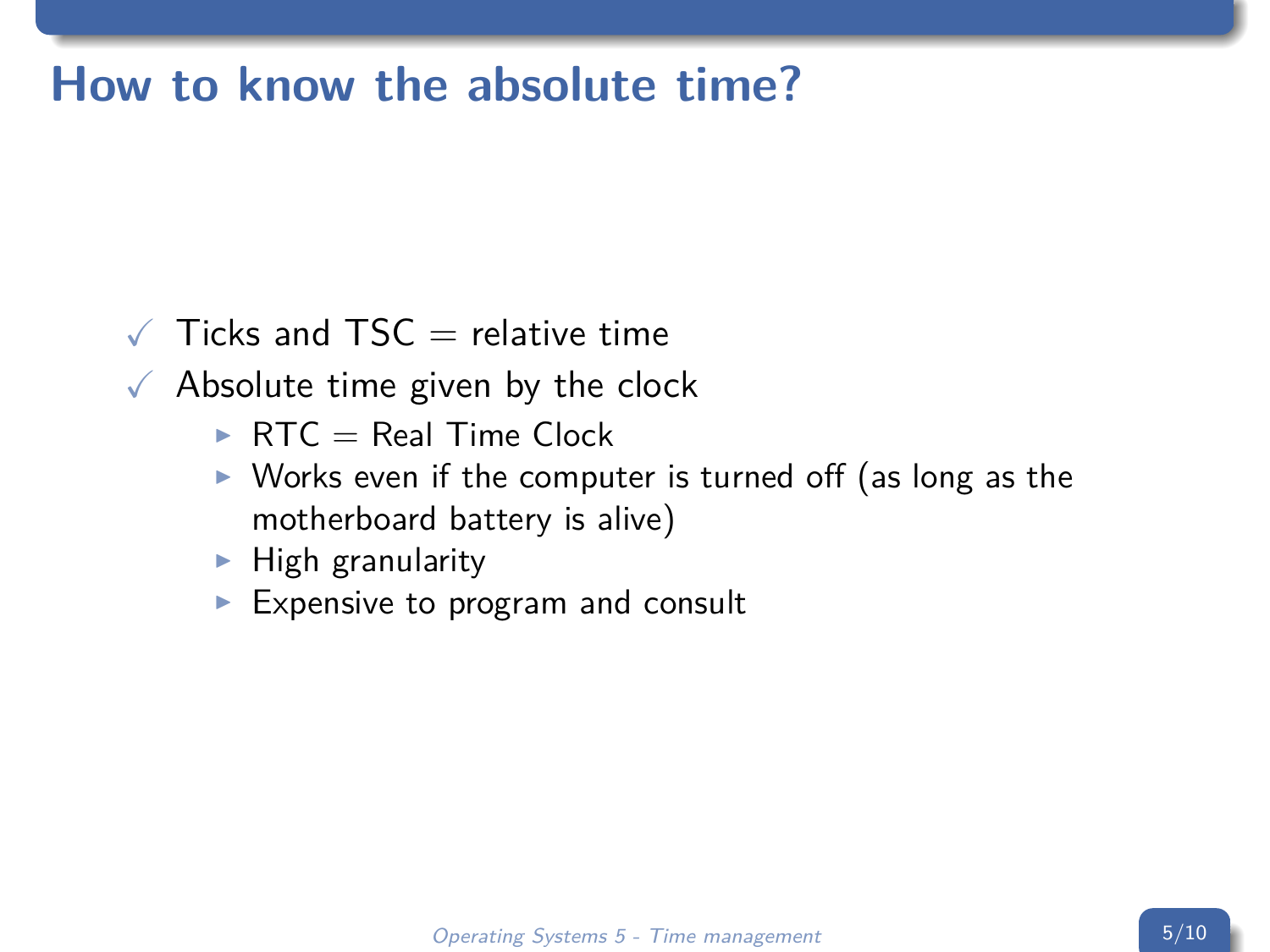# **Combine origins**

- $\sqrt{R}$  RTC read at boot
	- $\blacktriangleright$  See from time to time
- $\sqrt{ }$  Used as basic interrupts to keep a software time
	- $\blacktriangleright$  Average granularity (ms)
- $\sqrt{\phantom{a}}$  Other hardware-specific features to increase accuracy
	- $\triangleright$  TSC (less and less often)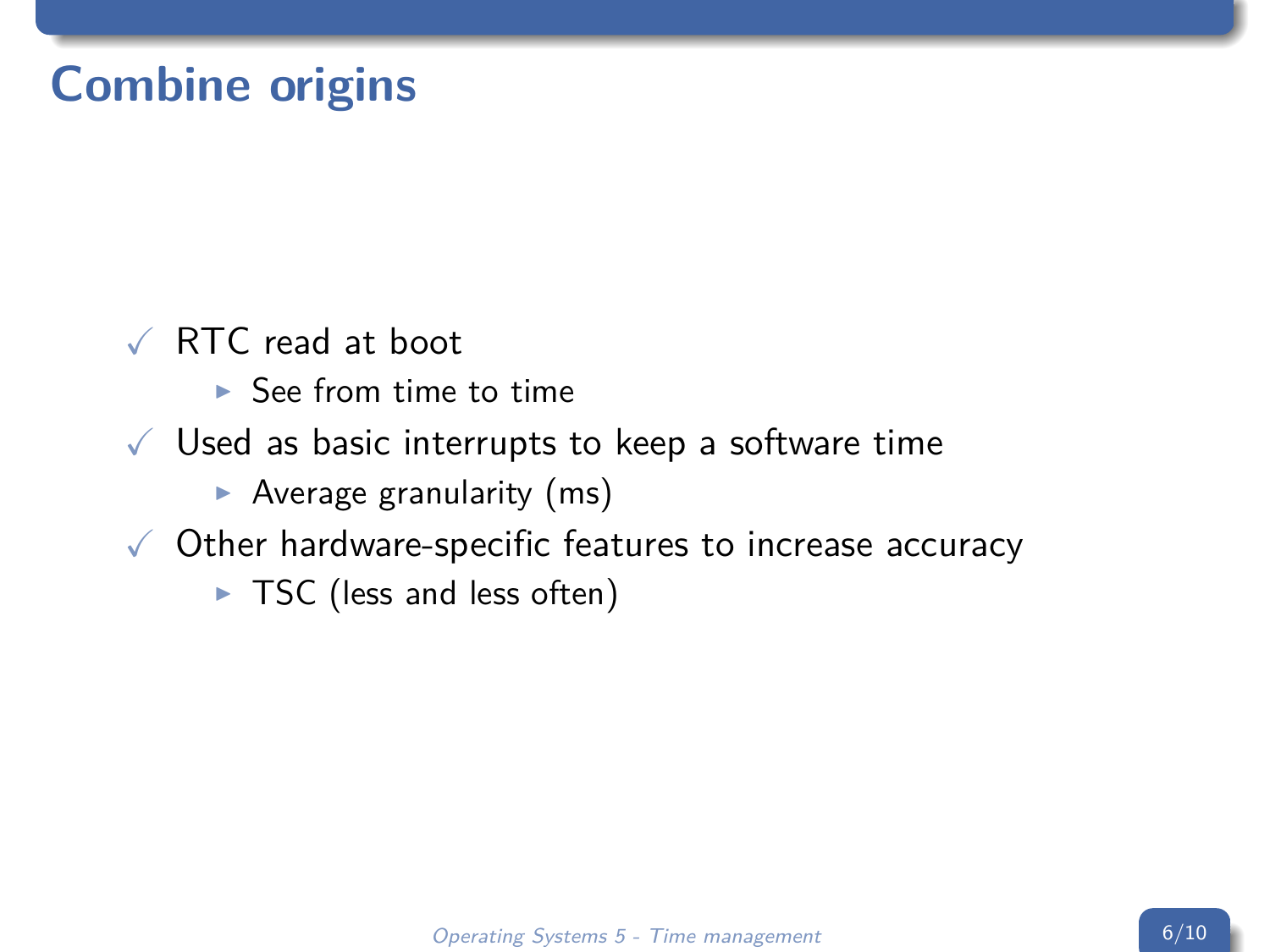# **Delete clock tics?**

#### $\sqrt{\phantom{a}}$  Clock ticks may be unnecessary

- $\blacktriangleright$  Idle system
- $\triangleright$  Nothing to do in the interruption handler
- $\triangleright$  Unique process performing calculations without I/Os
- $\sqrt{ }$  The OS deletes ticks by programming a tick only for the next event if necessary
	- $\blacktriangleright$  Energy saving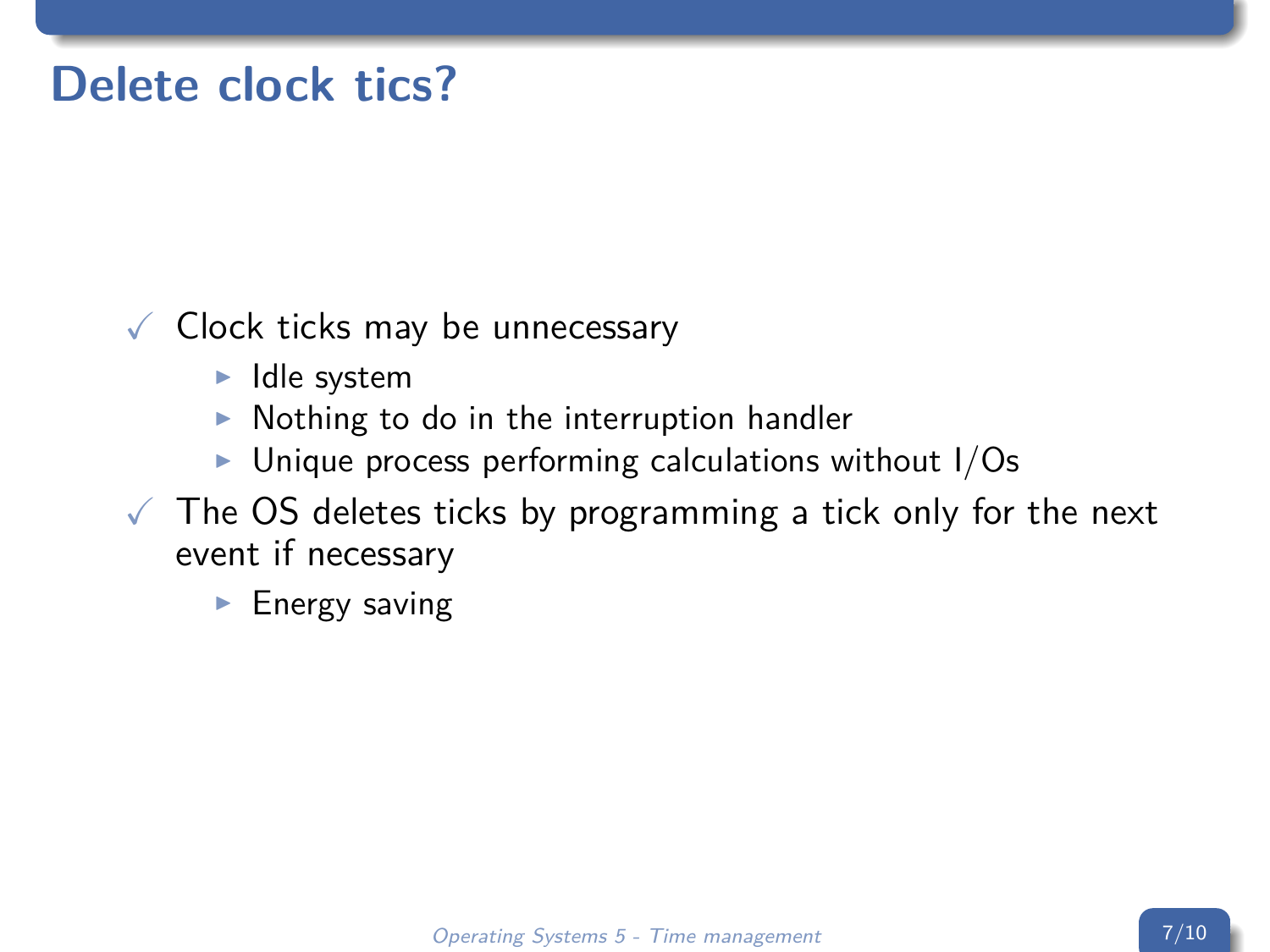# **Measurement of the scheduling duration**

- $\sqrt{ }$  At each clock tick, assign the scheduling duration to the current process
- $\sqrt{\ }$  Not very accurate
	- $\triangleright$  Other intermediate interruptions not properly counting
	- Intermediate preemptions ignored
- X Sufficient for the scheduler
	- $\triangleright$  Time slice often at least of the order of 10ms
	- $\blacktriangleright$  And not very expensive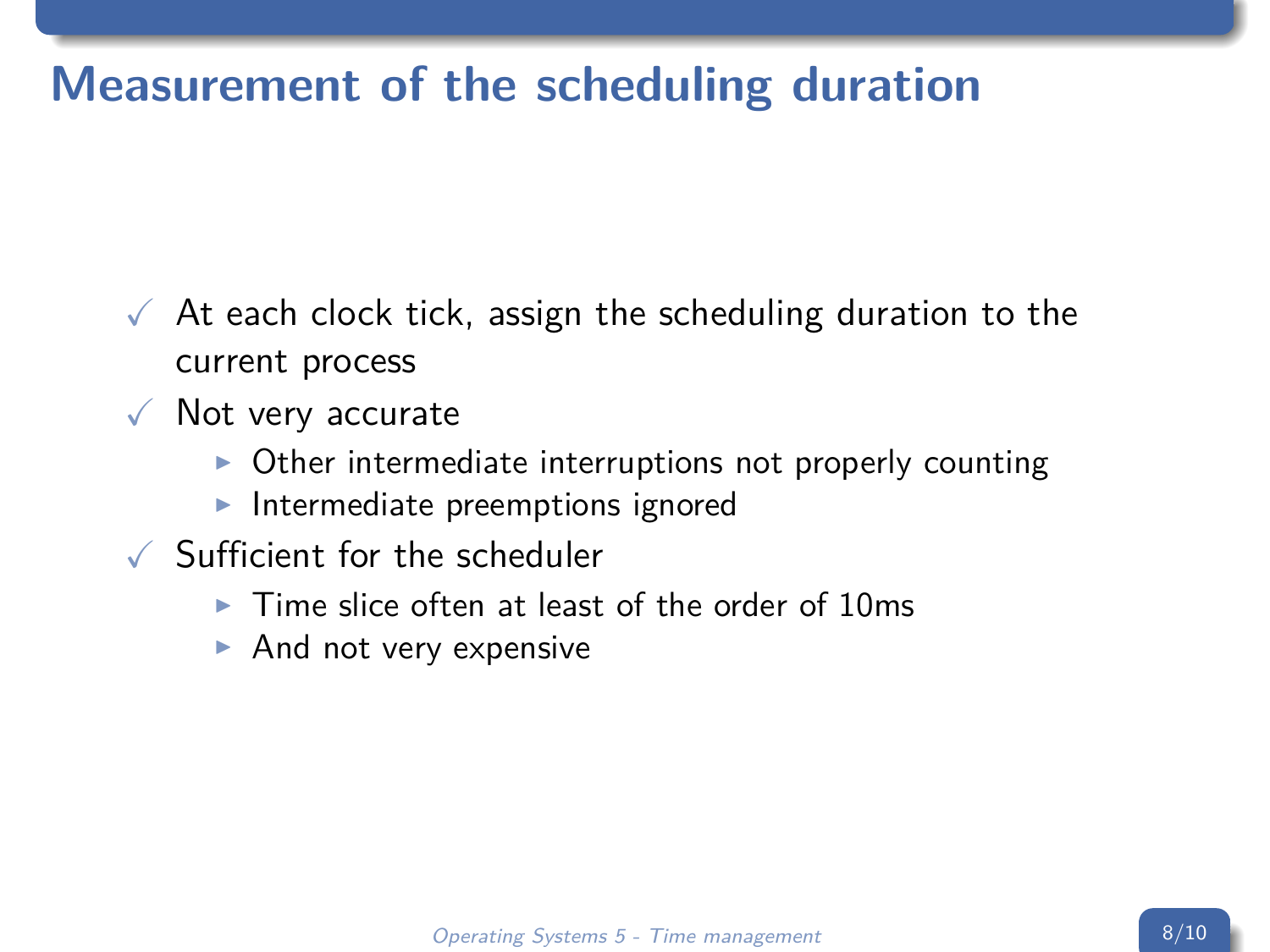### **Program an alarm**

 $\sqrt{2}$  Save a function to be executed after a certain time

- $\blacktriangleright$  To wake up a process (sleep, timeout, ...)
- $\triangleright$  Or send a SIGALRM
- $\sqrt{ }$  How to run it?
	- $\triangleright$  The kernel must be activated at the right time to execute it
	- $\blacktriangleright$  Same problem as for preemption
- $\checkmark$  Check periodically
	- If the delay is exceeded, execute